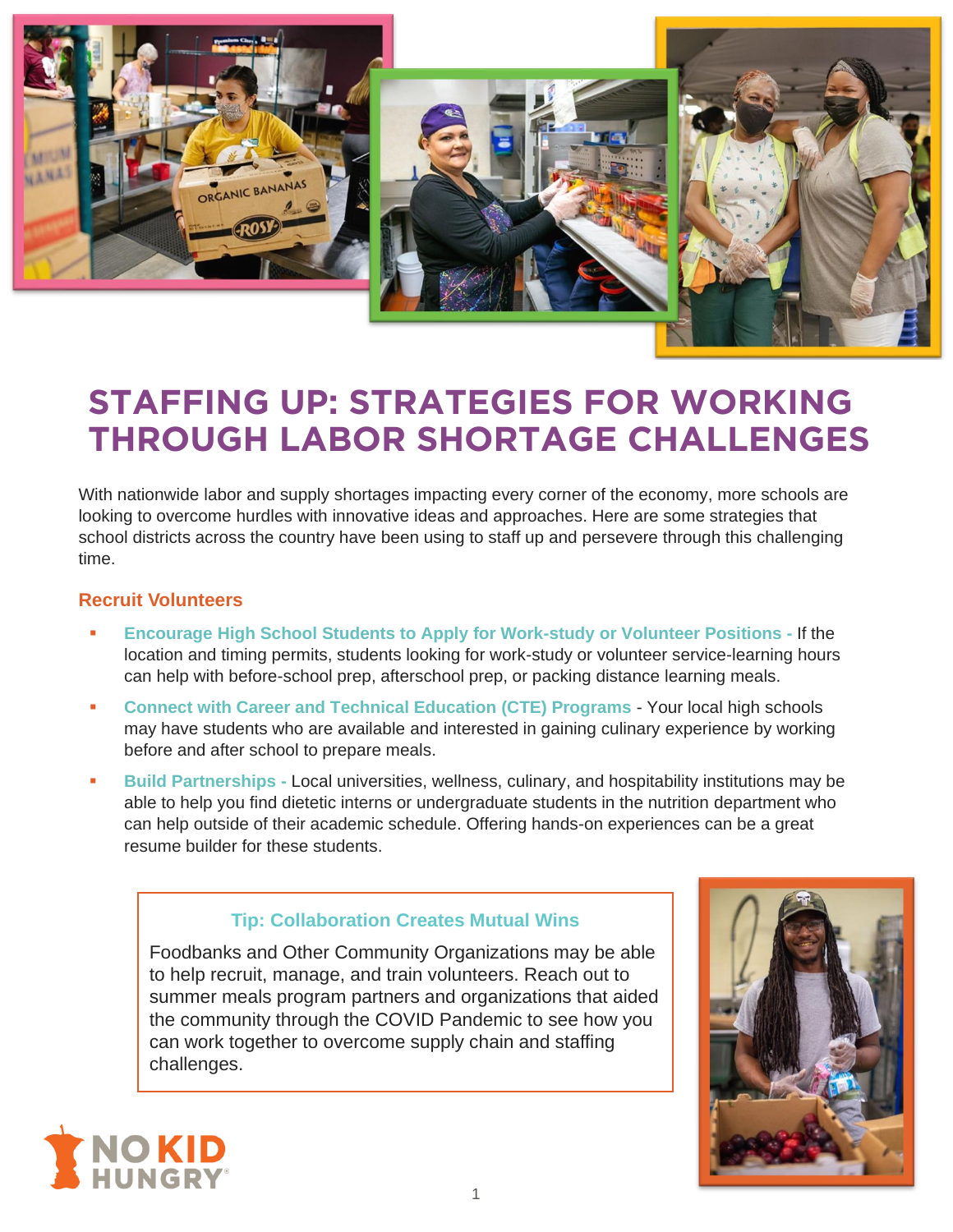#### **Expand Staff Benefits**

- **EXEDENTIFY Increase Compensation or Use Signing Bonuses Many school districts have used emergency** funding, such as ESSER Funding, to increase the hourly rate or provide one-time financial compensation as incentives for hiring. (Note: bonuses may not be available for union employees)
- **Pair Positions to Increase Benefits -** Pairing food services positions with other departments dealing with a labor shortage can help school district employees reach the required hours to receive benefits. For example, have a staffer work three hours in foodservice and four hours in transportation.

## **Tip: Host an Open House**

Host an open house where applicants can learn more, get questions answered, submit applications, and do their interviews and other paperwork. The frequency is up to you, but a two-hour weekly or bi-weekly open house can be an excellent strategy for recruiting staff. Just don't forget to advertise! Consider promoting your open house events on your job descriptions and through Facebook ads, newsletters, and local job agencies.

#### **Broaden Your Advertising Plan**

- **Promote Food Service Jobs Wherever You Can Promote the perks of working at the school, such** as working only during school hours, no evening or weekend work, part-time options, benefits, etc. List advertisements on your schools' website, in school emails and communication to parents, and on lunch menus and in lunch menu widget pop-ups. Include advertisements on staff memos and mention job openings at staff meetings. If distributing to distance learners, send employment flyers home with grab 'n go meals.
- **EXECTE:** Advertise at Unemployment Offices or Temporary Staffing Agencies Reach out to these agencies in your community to inquire about available staff.
- **Place Advertisements at Diners or Community Gathering Spaces Advertise on paper placemats** at restaurants, in store windows, and on community bulletin boards. Include QR codes or SMS short codes for easy access to applications.
- **Pass Out Your Business Cards –** Design your business card with your contact information on the front, and job opening information on the back. Include a QR code for quick application reference.
- **Connect with Local Restaurants and Food-Related Businesses -** Restaurant staff may have the flexibility to work daytime hours, as their restaurant shifts may not start until the evening. Ask restaurant staff if they want to pick up extra hours to help prepare/serve meals at your school.
- **EXTERENT A Hire Parents During the pandemic, some families experienced job loss and may not have** considered working at school while their kids were in class. Using equitable and inclusive language, ask the PTA and schools to communicate job openings to parents.

#### **Engage Non-School Nutrition Staff**

- **Enlist Substitute Teachers Check with your districts' human resources department to see if** substitute teachers could support the food service operations.
- **Exeryone Can Lend a Hand Ask school administrative and support staff if they have the availability** to help in the kitchen. Use a signup sheet or Google Doc to communicate when and what type of help is needed